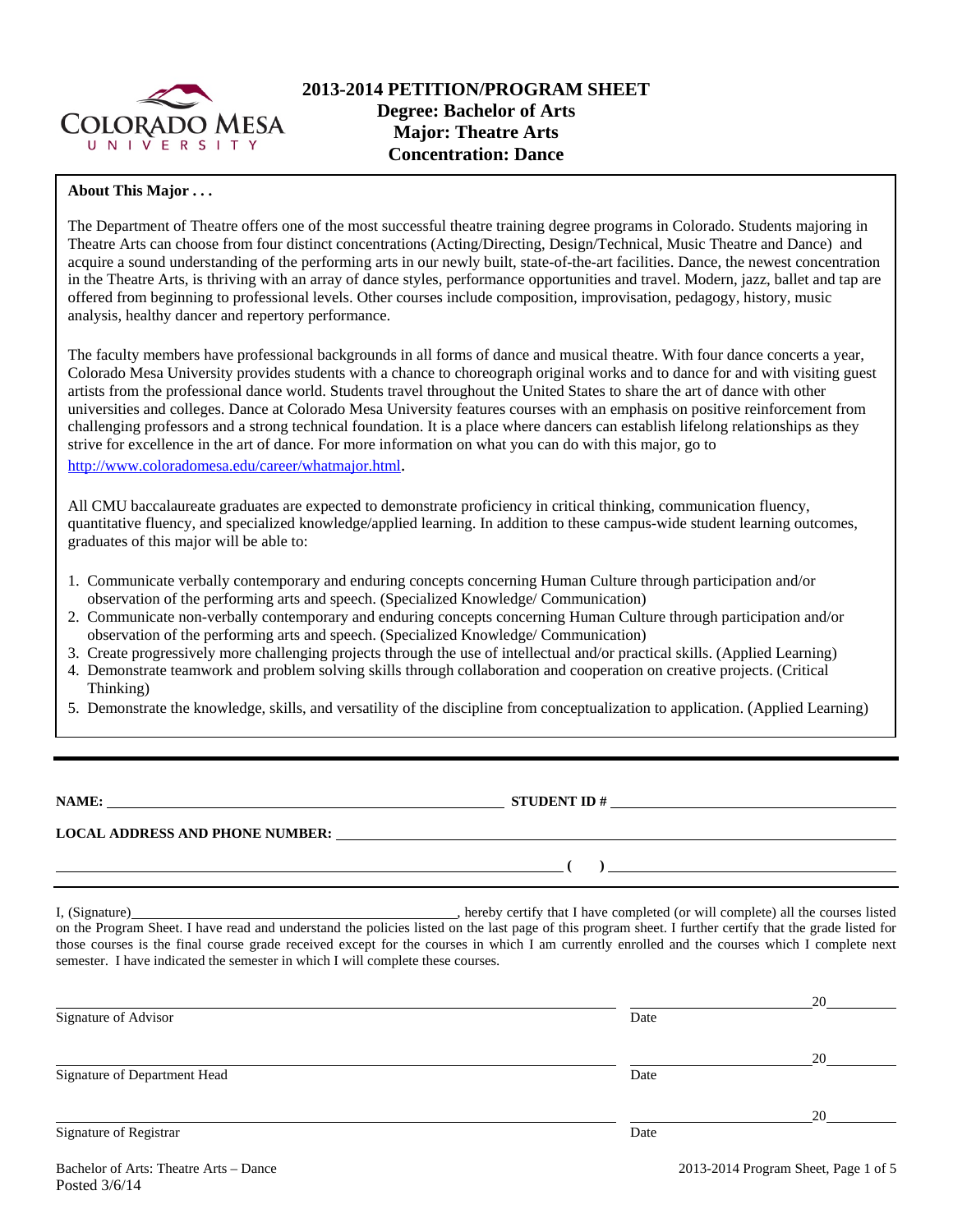#### **Students should work closely with a faculty advisor when selecting and scheduling courses prior to registration.**

Degree Requirements:

- <sup>120</sup> semester hours total (A minimum of 28 taken at CMU in no fewer than two semesters).
- 40 upper division credits (A minimum of 15 taken at the 300-400 course levels within the major at CMU).
- 2.00 cumulative GPA or higher in all CMU coursework
- 2.00 cumulative GPA or higher in coursework toward the major content area
- Pre-collegiate courses (usually numbered below 100) cannot be used for graduation.
- A student must follow the CMU graduation requirements either from 1) the program sheet for the major in effect at the time the student officially declares a major; or 2) a program sheet for the major approved for a year subsequent to the year during which the student officially declares the major and is approved for the student by the department head. Because a program may have requirements specific to the degree, the student should check with the faculty advisor for additional criteria. It is the student's responsibility to be aware of, and follow, all requirements for the degree being pursued. Any exceptions or substitutions must be approved by the student's faculty advisor and Department Head.
- When filling out the program sheet a course can be used only once.
- See the "Undergraduate Graduation Requirements" in the catalog for additional graduation information.

**GENERAL EDUCATION REQUIREMENTS** (31 semester hours) See the current catalog for a list of courses that fulfill the requirements below. If a course is on the general education list of options and a requirement for your major, you must use it to fulfill the major requirement and make a different selection within the general education requirement.

|                                                                                                                                                                                                                                      |                                       |                         |                 | Dance I                                                                                                                                                  | 3 |  |
|--------------------------------------------------------------------------------------------------------------------------------------------------------------------------------------------------------------------------------------|---------------------------------------|-------------------------|-----------------|----------------------------------------------------------------------------------------------------------------------------------------------------------|---|--|
| Course No Title                                                                                                                                                                                                                      |                                       | Sem.hrs Grade Term/Trns | <b>DANC 316</b> | History & Philosophy of                                                                                                                                  |   |  |
|                                                                                                                                                                                                                                      |                                       |                         |                 | Dance II                                                                                                                                                 | 3 |  |
| <b>English</b> (6 semester hours, must receive a grade of "C" or better and                                                                                                                                                          |                                       |                         | <b>DANC 328</b> | Music Analysis for Dance                                                                                                                                 | 3 |  |
| must be completed by the time the student has 60 semester hours.)                                                                                                                                                                    |                                       |                         | <b>THEA 401</b> | Career Preparation                                                                                                                                       | 3 |  |
| ENGL 111 English Composition                                                                                                                                                                                                         |                                       |                         | <b>DANC 494</b> | Senior Dance Capstone                                                                                                                                    | 3 |  |
| <b>ENGL 112 English Composition</b>                                                                                                                                                                                                  | $\begin{array}{c} 3 \\ 3 \end{array}$ |                         |                 |                                                                                                                                                          |   |  |
|                                                                                                                                                                                                                                      |                                       |                         |                 | Select 6 sem hrs from DANC 234, 235, 334 335, 434, 435 (Ballet                                                                                           |   |  |
| Math: MATH 110 or higher (3 semester hours, must receive a grade                                                                                                                                                                     |                                       |                         | Technique):     |                                                                                                                                                          |   |  |
| of "C" or better, must be completed by the time the student has 60                                                                                                                                                                   |                                       |                         |                 |                                                                                                                                                          |   |  |
| semester hours.)                                                                                                                                                                                                                     |                                       |                         |                 | $DANC \begin{tabular}{cccccccccc} \textbf{DANC} & \textbf{---} & \textbf{---} & \textbf{---} & \textbf{---} & \textbf{---} & \textbf{---} \end{tabular}$ |   |  |
|                                                                                                                                                                                                                                      |                                       |                         |                 |                                                                                                                                                          |   |  |
|                                                                                                                                                                                                                                      |                                       |                         |                 |                                                                                                                                                          |   |  |
|                                                                                                                                                                                                                                      |                                       |                         |                 | Select 6 sem hrs from DANC 232, 233, 333, 334, 433, 434 (Jazz                                                                                            |   |  |
|                                                                                                                                                                                                                                      |                                       |                         | Technique):     |                                                                                                                                                          |   |  |
| Social and Behavioral Sciences (6 semester hrs)                                                                                                                                                                                      |                                       |                         |                 |                                                                                                                                                          |   |  |
| the control of the control of the control of the control of the control of the control of                                                                                                                                            |                                       |                         |                 |                                                                                                                                                          |   |  |
|                                                                                                                                                                                                                                      |                                       |                         |                 |                                                                                                                                                          |   |  |
|                                                                                                                                                                                                                                      |                                       |                         |                 |                                                                                                                                                          |   |  |
| <b>Natural Sciences</b> (7 semester hours, one course must include a lab)                                                                                                                                                            |                                       |                         |                 | Select 4 sem hrs from DANC 177 & 177L, DANC 236, 237, 336, 337,                                                                                          |   |  |
| <u>and the contract of the contract of the contract of the contract of the contract of the contract of the contract of the contract of the contract of the contract of the contract of the contract of the contract of the contr</u> |                                       |                         |                 | 436, 437 (Tap Technique):                                                                                                                                |   |  |
|                                                                                                                                                                                                                                      |                                       |                         |                 | $\overline{\text{DANC}}$                                                                                                                                 |   |  |
|                                                                                                                                                                                                                                      |                                       |                         |                 |                                                                                                                                                          |   |  |
|                                                                                                                                                                                                                                      |                                       |                         |                 |                                                                                                                                                          |   |  |
| <b>History</b> (3 semester hours)                                                                                                                                                                                                    |                                       |                         |                 |                                                                                                                                                          |   |  |
| <b>HIST</b><br><u> 1982 - Alexandria Alexandria (h. 19</u>                                                                                                                                                                           |                                       |                         |                 | Select 4 semester hours from DANC 169 & 169L, DANC 230, 231,                                                                                             |   |  |
|                                                                                                                                                                                                                                      |                                       |                         |                 | <u>330, 331, 430, 431 (Modern Technique):</u>                                                                                                            |   |  |
| Fine Arts (3 semester hours)                                                                                                                                                                                                         |                                       |                         |                 |                                                                                                                                                          |   |  |
|                                                                                                                                                                                                                                      |                                       |                         |                 |                                                                                                                                                          |   |  |
|                                                                                                                                                                                                                                      |                                       |                         |                 |                                                                                                                                                          |   |  |
|                                                                                                                                                                                                                                      |                                       |                         |                 |                                                                                                                                                          |   |  |

**Humanities** (3 semester hours)

Course No Title Sem.hrs Grade Term/Trns

#### **OTHER LOWER DIVISION REQUIREMENTS** (6 semester hours)

| KINA .<br>KINA | <b>Kinesiology</b> (3 semester hours)<br>KINE 100 Health and Wellness |  |
|----------------|-----------------------------------------------------------------------|--|
|                |                                                                       |  |
|                |                                                                       |  |

**Applied Studies** (3 semester hours)

#### **FOUNDATIONS COURSES (12 semester hours)** Two **consecutive**

\_\_\_\_\_\_ \_\_\_\_ \_\_\_\_\_\_\_\_\_\_\_\_\_\_\_\_\_\_\_\_\_\_\_\_ \_\_\_\_ \_\_\_\_\_ \_\_\_\_\_\_\_\_

classes in the **same** foreign language. Must receive a grade of "C" or better. FLAS 114 & 115 will **NOT** fulfill this requirement.

| FLA<br><b>FLA</b> |                            |  |  |
|-------------------|----------------------------|--|--|
| <b>THEA 153</b>   | Acting I: Beginning Acting |  |  |
| DANC 225          | The Healthy Dancer         |  |  |

#### **THEATRE ARTS – DANCE CONCENTRATION REQUIREMENTS**

(58 semester hours)

| DANC 250        | Dance Improvisation       |   |  |
|-----------------|---------------------------|---|--|
| <b>DANC 255</b> | Choreography              | 3 |  |
| DANC 310        | Dance Pedagogy            |   |  |
| DANC 315        | History & Philosophy of   |   |  |
|                 | Dance I                   |   |  |
| DANC 316        | History & Philosophy of   |   |  |
|                 | Dance II                  | 3 |  |
| DANC 328        | Music Analysis for Dance  | 3 |  |
| THEA 401        | <b>Career Preparation</b> |   |  |
| DANC 494        | Senior Dance Capstone     |   |  |
|                 |                           |   |  |

|  |  | Select 6 sem hrs from DANC 234, 235, 334 335, 434, 435 (Ballet |  |  |  |
|--|--|----------------------------------------------------------------|--|--|--|
|--|--|----------------------------------------------------------------|--|--|--|

| DANC |  |  |
|------|--|--|
| DANC |  |  |
| DANC |  |  |

| Select 6 sem hrs from DANC 232, 233, 333, 334, 433, 434 (Jazz<br>Technique): |  |  |
|------------------------------------------------------------------------------|--|--|
| DANC ____ ________________________                                           |  |  |
| DANC _____ _________                                                         |  |  |
|                                                                              |  |  |
| Select 4 sem hrs from DANC 177 & 177L, DANC 236, 237, 336, 337,              |  |  |

# **436, 437 (Tap Technique):**

| D٨<br>レハハ         |  |  |  |
|-------------------|--|--|--|
| D٨<br><u>iniv</u> |  |  |  |

|      |  | 330, 331, 430, 431 (Modern Technique): |  |  |
|------|--|----------------------------------------|--|--|
| DANC |  |                                        |  |  |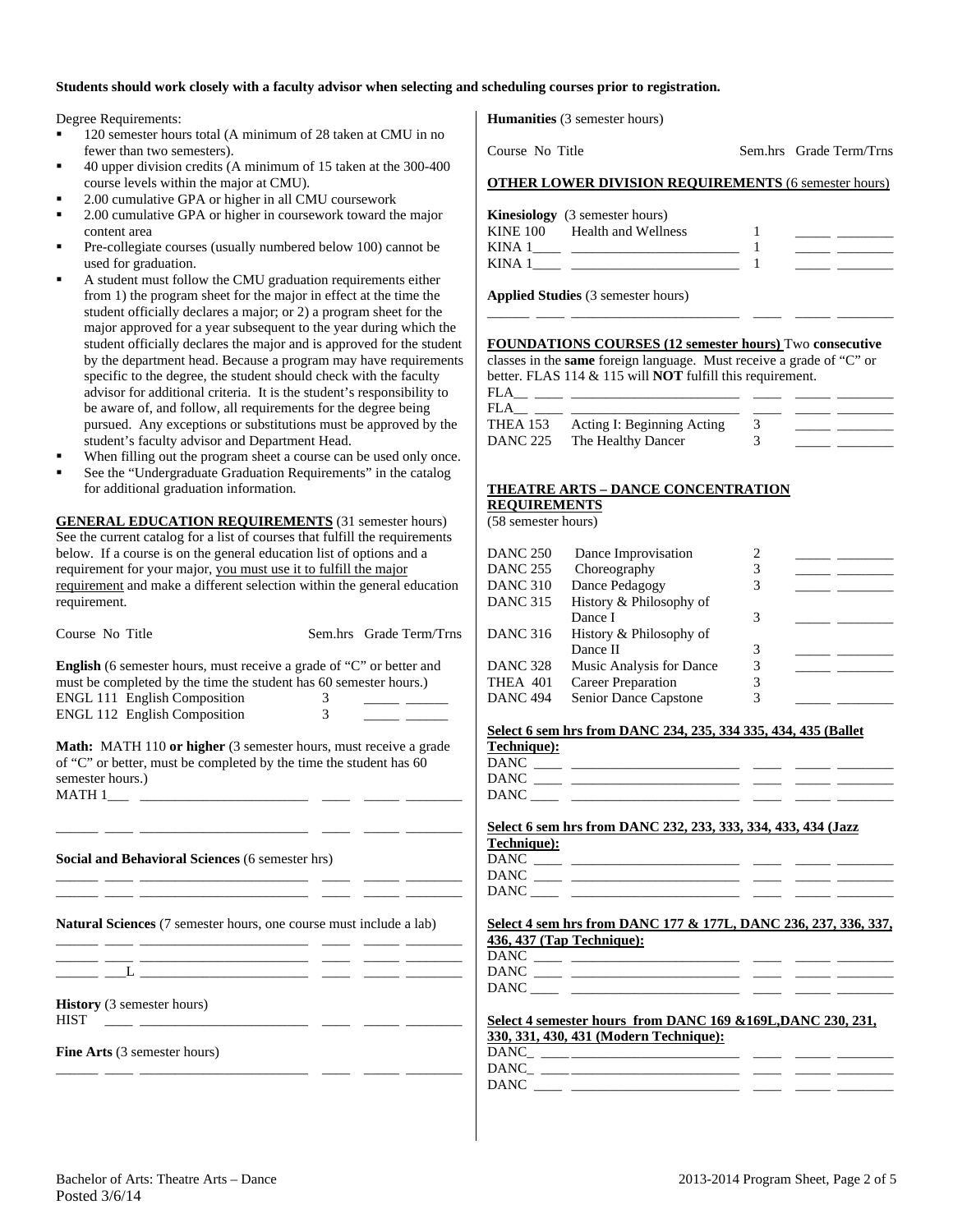Course No Title Sem.hrs Grade Term/Trns **Select 4 semester hours from DANC 156, 256, 356, 456, 290, 390, 490**  DANC \_\_\_\_ \_\_\_\_\_\_\_\_\_\_\_\_\_\_\_\_\_\_\_\_\_\_\_\_ \_\_\_\_ \_\_\_\_\_ \_\_\_\_\_\_\_\_ DANC DANC \_\_\_\_ \_\_\_\_\_\_\_\_\_\_\_\_\_\_\_\_\_\_\_\_\_\_\_\_ \_\_\_\_ \_\_\_\_\_ \_\_\_\_\_\_\_\_  $DANC$   $-$ 

#### **Select 8 additional semester hours in technique (excluding**

|             | DANC 156-456, 290-490): |  |  |
|-------------|-------------------------|--|--|
| <b>DANC</b> |                         |  |  |
| <b>DANC</b> |                         |  |  |
| <b>DANC</b> |                         |  |  |
| <b>DANC</b> |                         |  |  |

#### **\*Each DANC Class may be repeated once for credit Dance Support Courses (3 semester hours)**

Select 3 semester hours from the list below.

# **THEATRE ARTS – Dance Concentration (58 Hours)**

DANC 250 Dance Improvisation (2) DANC 255 Choreography (3) DANC 310 Dance Pedagogy (3) DANC 315 Hist. & Phil. Of Dance I (3) DANC 316 Hist. & Phil. Of Dance II (3) DANC 328 Music Analysis for Dance (3) THEA 401 Career Preparation (3) DANC 494 Senior Dance Capstone (3)

#### **Select 6 semester hours from the**

**following Ballet technique courses:**  DANC 234 Ballet IIA (2) DANC235 Ballet IIB (2) DANC334 Ballet IIIA (2) DANC335 Ballet IIIB (2) DANC434 Ballet IVA (2) DANC435 Ballet IVB (2)

#### **Select 6 semester hours from the**

**following Jazz technique courses:**  DANC232 Jazz IIA (2)

DANC233 Jazz IIB (2) DANC332 Jazz IIIA (2) DANC333 Jazz IIIB (2) DANC433 Jazz IV A (2) DANC434 Jazz IV B (2)

#### **Select 4 semester hours from the**

**following Tap technique courses:**  DANC 177 Beginning Tap Dance **with**  DANC 177L Beginning Tap Dance Lab DANC 236 Tap IIA (2) DANC237 Tap IIB (2) DANC336 Tap IIIA (2) DANC337 Tap IIIB (2) DANC436 Tap IVA (2) DANC437 Tap IVB (2)

#### **Select 4 semester hours from the**

**following Modern technique courses:**  DANC 169 Beginning Modern Dance (1) **with** DANC 169L Beginning Modern Dance Lab $(1)$ DANC 230 Modern IIA (2) DANC231 Modern IIB (2)

DANC330 Modern IIIA (2) DANC331 Modern IIIB (2) DANC430 Modern IVA (2) DANC431 Modern IVB (2)

#### **Select 4 semester hours from the following Performance/Choreography Options:**

DANC 156, 256, 356, 456 Repertory Dance (1) DANC290 Choreography Practicum (1) DANC390 Choreography Practicum II (1) DANC490 Choreography Practicum III (1)

**Select 8 semester hours from DANC Dance technique courses:** (excluding DANC 157-457 and DANC 297-497)

**Dance Support Courses (3 semester hours)** 

Any THEATRE or DANCE Course

Course No Title Sem.hrs Grade Term/Trns

**Electives** (All college level courses appearing on your final transcript, **not listed above** that will bring your total semester hours to 120 hours.) (**13 semester hours; additional upper division hours may be needed.)** 

|  |                          | $\overline{\phantom{0}}$<br>Ξ. |  |
|--|--------------------------|--------------------------------|--|
|  |                          | $\overline{\phantom{a}}$       |  |
|  | -                        | -                              |  |
|  |                          | $\overline{\phantom{0}}$<br>Ξ. |  |
|  | -                        | - 1                            |  |
|  | Ξ.                       | <b>.</b>                       |  |
|  |                          | $\overline{\phantom{0}}$       |  |
|  | $\overline{\phantom{a}}$ |                                |  |
|  |                          | <b>11</b><br>-                 |  |
|  | -                        | <b>100</b>                     |  |
|  | -                        | $\sim$                         |  |
|  |                          | ۰.                             |  |
|  |                          | . .                            |  |
|  |                          |                                |  |
|  | -                        |                                |  |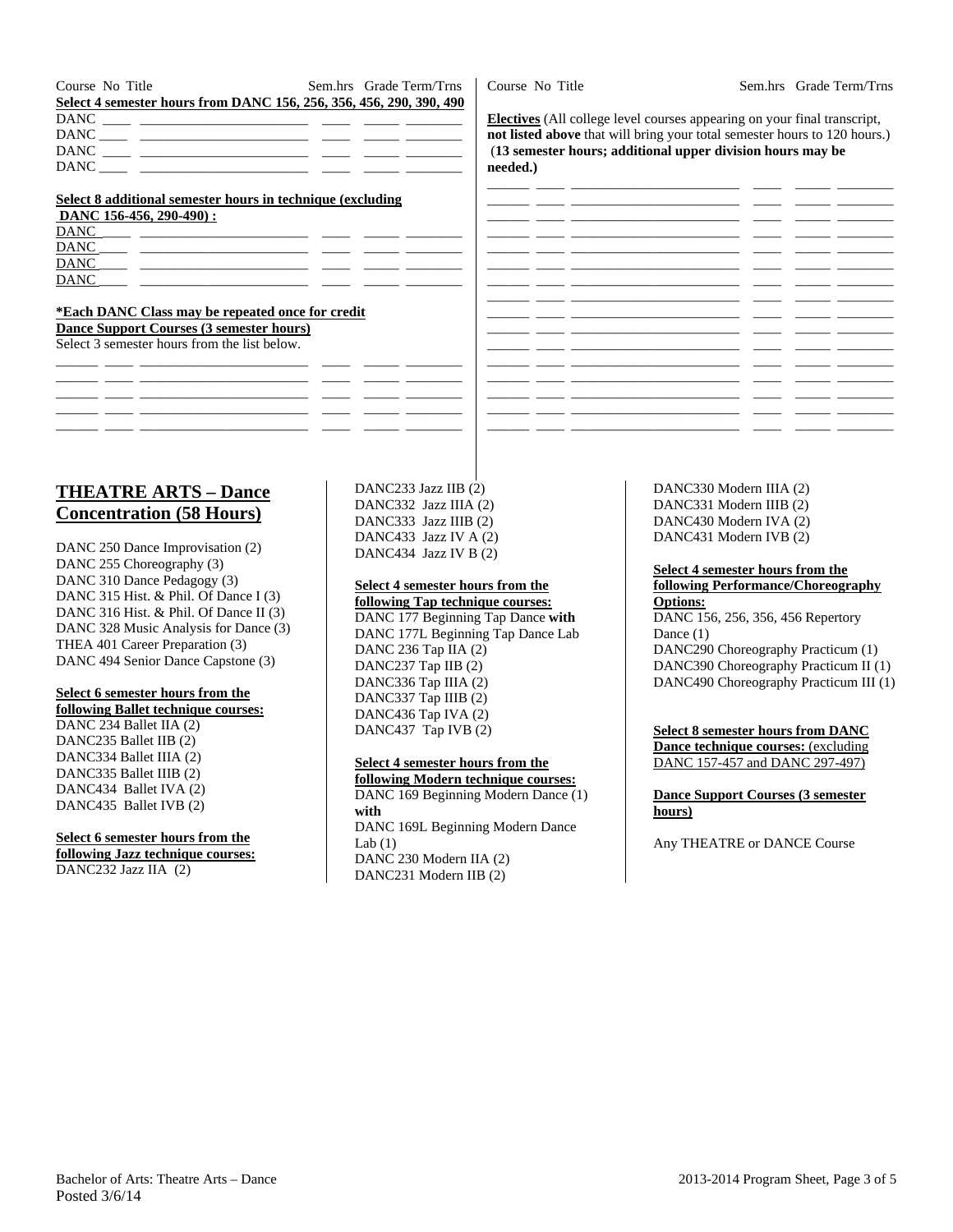## **SUGGESTED COURSE SEQUENCING FOR A MAJOR IN THEATRE ARTS – DANCE CONCENTRATION**

This is a recommended sequence of course work. Certain courses may have prerequisites or are only offered during the Fall or Spring semesters. It is the student's responsibility to meet with the assigned advisor and check the 2 year course matrix on the website for course availability.

### **FRESHMAN YEAR**

| <b>Fall Semester</b>                                             |                                               | <b>Hours</b>          | <b>Spring Semester</b>                             |                                 | <b>Hours</b>                                                 |
|------------------------------------------------------------------|-----------------------------------------------|-----------------------|----------------------------------------------------|---------------------------------|--------------------------------------------------------------|
| <b>ENGL 111</b><br><b>English Composition</b>                    |                                               | 3                     | <b>English Composition</b><br><b>ENGL 112</b>      |                                 | 3                                                            |
| MATH XXX (110 or higher)                                         |                                               | 3                     | <b>General Education Fine Arts</b>                 |                                 | $\ensuremath{\mathfrak{Z}}$                                  |
| <b>KINE 100</b>                                                  | Health and Wellness                           | 1                     | <b>General Education History</b>                   |                                 | 3                                                            |
| THEA 153                                                         | Acting I: Beginning Acting                    | 3                     | <b>KINA Activity Course</b>                        |                                 | $\mathbf 1$                                                  |
| <b>DANC 234</b>                                                  | <b>Ballet IIA</b>                             | $\overline{2}$        | DANC 235 Ballet IIA                                |                                 |                                                              |
| <b>DANC 232</b>                                                  | Jazz IIA                                      | $\overline{2}$        | DANC 233 Jazz IIB                                  |                                 |                                                              |
|                                                                  |                                               | 14                    | DANC 156 Dance Performance                         |                                 | $\begin{array}{c} 2 \\ 2 \\ \underline{1} \\ 15 \end{array}$ |
|                                                                  |                                               |                       |                                                    |                                 |                                                              |
|                                                                  |                                               | <b>SOPHOMORE YEAR</b> |                                                    |                                 |                                                              |
| <b>Fall Semester</b>                                             |                                               | <b>Hours</b>          | <b>Spring Semester</b>                             |                                 | <b>Hours</b>                                                 |
|                                                                  | General Education - Social/Behavioral Science | 3                     | <b>General Education Social/Behavioral Science</b> |                                 | 3                                                            |
| FLA (Foreign Language)                                           |                                               | 3                     | FLA (Foreign Language)                             | $\mathfrak{Z}$                  |                                                              |
| DANC 225 Healthy Dancer                                          |                                               | 3                     | <b>KINA Activity Course</b>                        |                                 | $1\,$                                                        |
|                                                                  | DANC 250 Dance Improvisation                  | $\overline{c}$        | DANC 255 Choreography                              |                                 |                                                              |
| <b>Ballet Course</b>                                             |                                               | $\overline{2}$        | Tap Dance Course                                   |                                 | $\frac{3}{2}$                                                |
| Jazz Course                                                      |                                               | $\overline{2}$        | <b>DANC 256</b>                                    |                                 | $\mathbf 1$                                                  |
|                                                                  |                                               | 15                    | <b>Modern Dance Course</b>                         |                                 |                                                              |
|                                                                  |                                               |                       |                                                    |                                 | $\frac{2}{15}$                                               |
|                                                                  |                                               | <b>JUNIOR YEAR</b>    |                                                    |                                 |                                                              |
| <b>Fall Semester</b>                                             |                                               | <b>Hours</b>          | <b>Spring Semester</b>                             |                                 | <b>Hours</b>                                                 |
|                                                                  | <b>General Education Natural Science</b>      | 3                     | General Education Natural Science w/lab            |                                 | $\overline{4}$                                               |
| DANC 310 Dance Pedagogy                                          |                                               | 3                     | <b>General Education Humanities</b>                |                                 | $\mathfrak{Z}$                                               |
| Tap Dance Course                                                 |                                               | $\overline{c}$        | <b>DANC 328</b><br>Musical Analysis for Dancers    |                                 | $\sqrt{3}$                                                   |
| Modern Dance Course                                              |                                               | $\overline{c}$        | Dance Technique Course                             |                                 |                                                              |
| Dance Technique Course                                           |                                               | $\overline{2}$        | Elective                                           |                                 | $\frac{2}{2}$                                                |
| Elective or Minor                                                |                                               | $\overline{4}$        | <b>DANC 356</b>                                    | Dance Performance               |                                                              |
|                                                                  |                                               | 16                    |                                                    |                                 | $\frac{1}{15}$                                               |
|                                                                  |                                               | <b>SENIOR YEAR</b>    |                                                    |                                 |                                                              |
|                                                                  |                                               |                       |                                                    |                                 |                                                              |
| <b>Fall Semester</b><br><b>General Education Applied Studies</b> |                                               | <b>Hours</b><br>3     | <b>Spring Semester</b>                             |                                 | <b>Hours</b>                                                 |
| <b>DANC 315</b>                                                  | History & Philosophy of Dance                 | 3                     | <b>DANC 316</b>                                    | History and Philosophy of Dance | 3                                                            |
| <b>THEA 401</b>                                                  | <b>Career Preparation</b>                     | 3                     | <b>DANC 494</b>                                    | Senior Dance Capstone           | $\sqrt{3}$                                                   |
| <b>DANC</b>                                                      | Dance Technique Course                        | $\overline{c}$        | <b>DANC</b>                                        | Dance Technique Course          | $\overline{\mathbf{c}}$                                      |
| Elective or minor                                                |                                               | 3                     | <b>Elective or Minor</b>                           |                                 |                                                              |
| Dance Performance<br><b>DANC 456</b>                             |                                               | $\overline{1}$        | <b>Support Course</b>                              |                                 |                                                              |
|                                                                  |                                               | 15                    |                                                    |                                 | $\begin{array}{c} 4 \\ 3 \\ 15 \end{array}$                  |

**\*Dance Emphasis Courses-Select 6 credits from Ballet 2XX or higher, 6 credits from Jazz 2XX or higher, 4 credits from Tap, 4 credits from Modern, 4 credits from Dance Performance or Choreography Practicum, and 8 credits from other DANC courses. DANC courses may be repeated once for credit.** 

**120 credit hours are required for graduation**